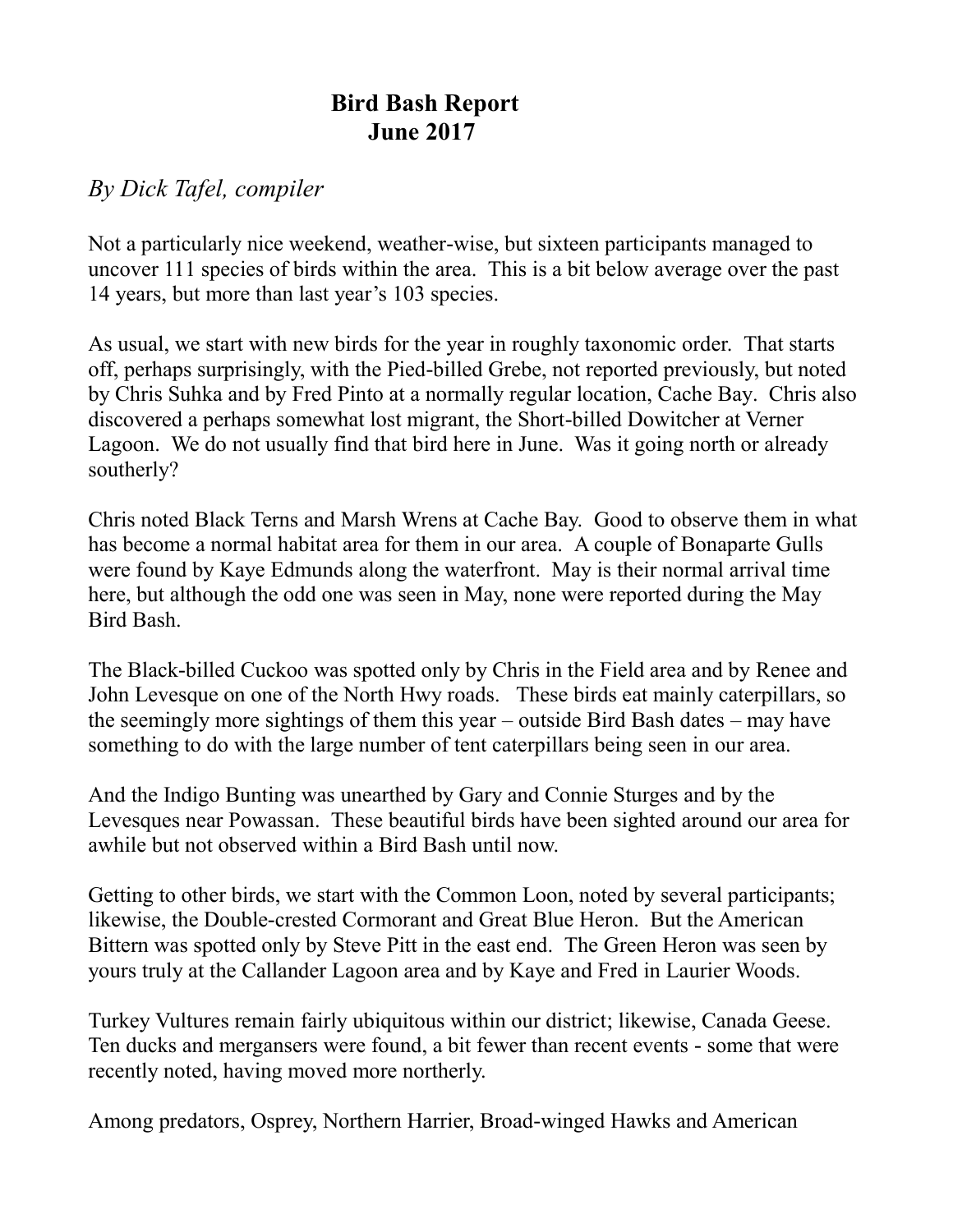Kestrel were fairly abundant, but the Red-tailed Hawk was discovered solely by Chris, and the Merlin, only by the pair of Lori Anderson and Ken Gowing. The Bald Eagle seen in the Callander area was on the list of Grant and Shirley McKercher.

Ruffed Grouse were fairly common, but the Virginia Rail, with young, were noted only by Kaye in Laurier Woods. A few Sandhill Cranes, probably local nesters, were seen by Steve, by the Anderson duo and by Chris.

Yet again, there were not many shorebirds. No migrants were seen, only local Killdeer, found by Chris and the Anderson duo, who also found a Wilson's Snipe, while Spotted Sandpipers were discovered by Kaye, Chris and Fred.

The two main gulls remain very numerous, but Caspian Terns were discovered solely by Fred and Chris. The two dove species were noted by many.

Ruby-throated Hummingbirds were fairly numerous. The Belted Kingfisher was spotted by Elsa Tafel, the Levesques, Fred and Chris. All five of the common woodpeckers were fairly widely noticed, except for the Pileated which was only upon the Levesque list.

Among the flycatchers, the Eastern Wood Pewee was observed solely by the Sturges, but the Alder, the Least, the Eastern Phoebe and the Eastern Kingbird were widely noted. But – no Great Crested? As to the vireos, four species were discovered - the Red-eyed by almost everyone, the Warbling by Chris and Fred, and the Philadelphia and Blueheaded only by the Levesques to the north, on roads off Hwy 11.

Blue Jays, American Crows and Common Ravens remain common. Tree Swallows seem to be the most widely noticed swallow, with Barn second. Chris was the only one to discover the Rough-winged near the Veuve River. He also found Banks, as did the Anderson pair, who were the only ones to find the Cliff (east of Powassan) which seem to be reducing in numbers.

Black-capped Chickadees and both nuthatches were, as usual, fairly widely observed. The lovely Eastern Bluebird was enjoyed solely by Chris in the west end, while other thrushes, such as the American Robin and Veery were quite common. The Hermit was observed by Chris and the Levesques, who also noted the Swainson's and Wood Thrushes in the north end.

Gray Catbirds and Brown Thrashers were widely recognized, the latter with young, by Mary Ann Kenrick. Cedar Waxwings, likewise, were fairly wide-spread.

Now the wood-warblers: fifteen species were discovered! Only the Sturges reported the